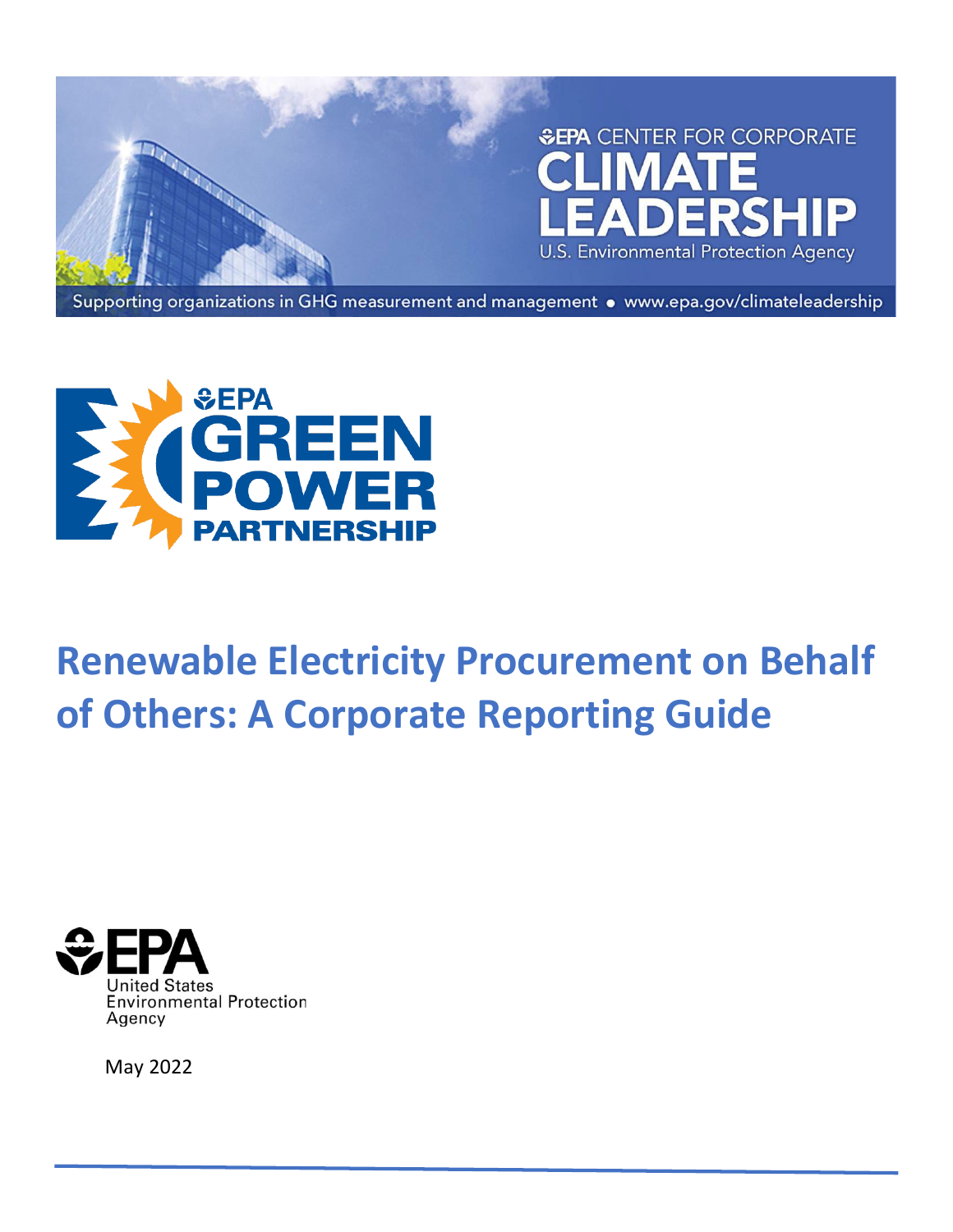# **Table of Contents**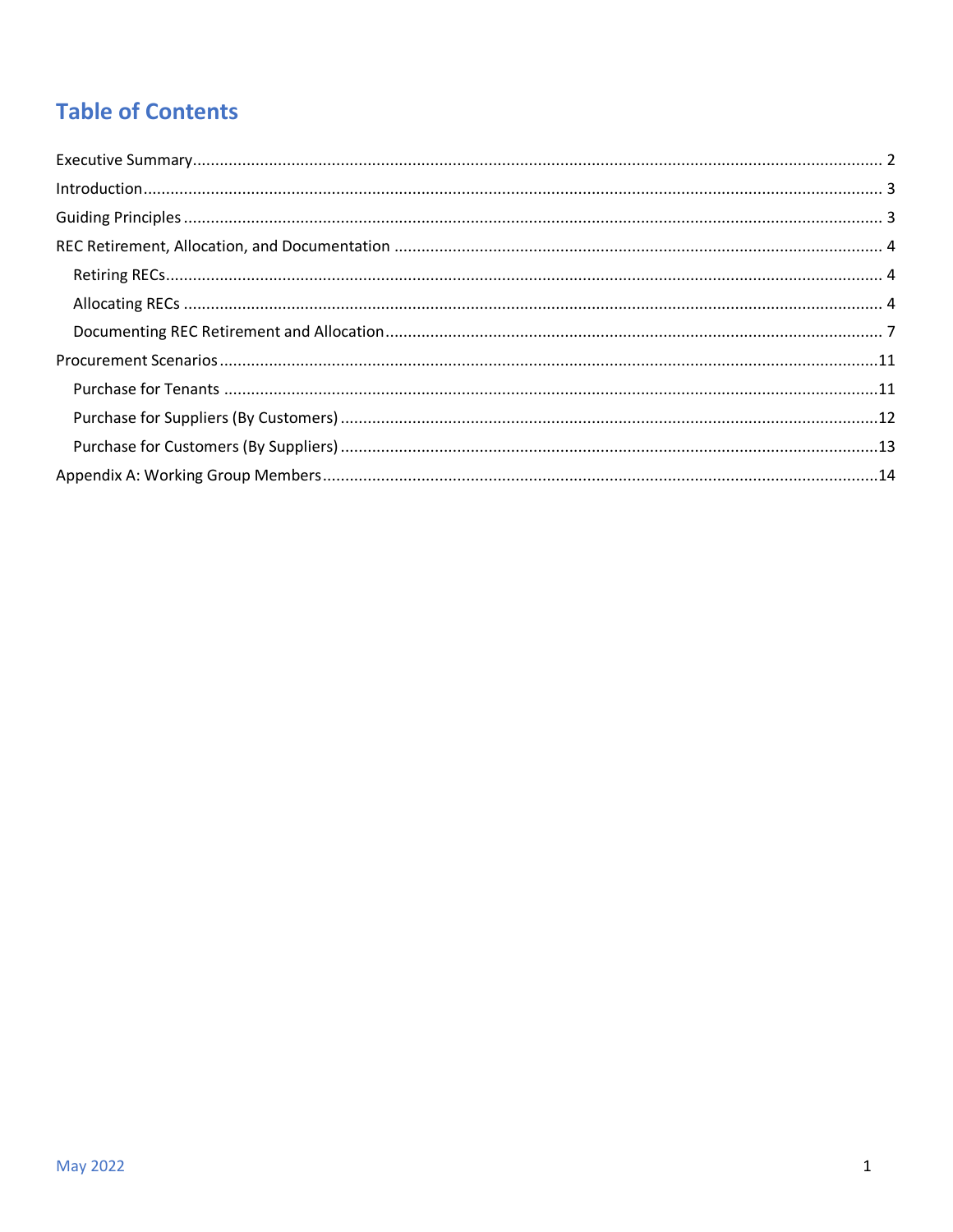# <span id="page-2-0"></span>Executive Summary

As organizations set ambitious greenhouse gas (GHG) reduction targets that include their value chains, they may evaluate procuring renewable electricity on behalf of value chain partners. Organizations may consider how renewable electricity purchasing can help them reduce their scope 3 emissions as part of their engagement with their value chains. This practice paper discusses guiding principles and provides examples for several procurement scenarios in an effort to explain the application of the [Greenhouse Gas Protocol Scope 2 Guidance](https://ghgprotocol.org/scope_2_guidance) for this type of renewable electricity procurement.

The guiding principles are as follows:

- 1 Accounting should align with the GHG Protocol.
- 2 Scope 2 emissions should reflect purchasing choices.
- 3 Scope 3 emissions can reflect choices made by another party.
- 4 Renewable electricity can be allocated.

Clear, transparent, auditable documentation should be used to track renewable energy certificate (REC) retirement and allocation to value chain partners. This documentation should be sufficient to provide a third-party verifier with enough information to confidently verify an organization's emissions and target progress.

This document presents multiple procurement scenarios, including purchasing for tenants, suppliers, and customers. Though the methods of engagement may vary, communication between the purchasing party and the receiving party is of the utmost importance. This paper does not endorse buying unbundled RECs to cover scope 2 emissions of a value chain partner without that partner's knowledge and participation.

This paper's recommendations can be applied to all relevant upstream and downstream scope 3 emissions, with the exception of category 11: use of sold products. It is possible that these emissions could be addressed in the future.

To contact the U.S. Environmental Protection Agency regarding this document, please email James Critchfield [\(critchfield.james@epa.gov\)](mailto:critchfield.james@epa.gov).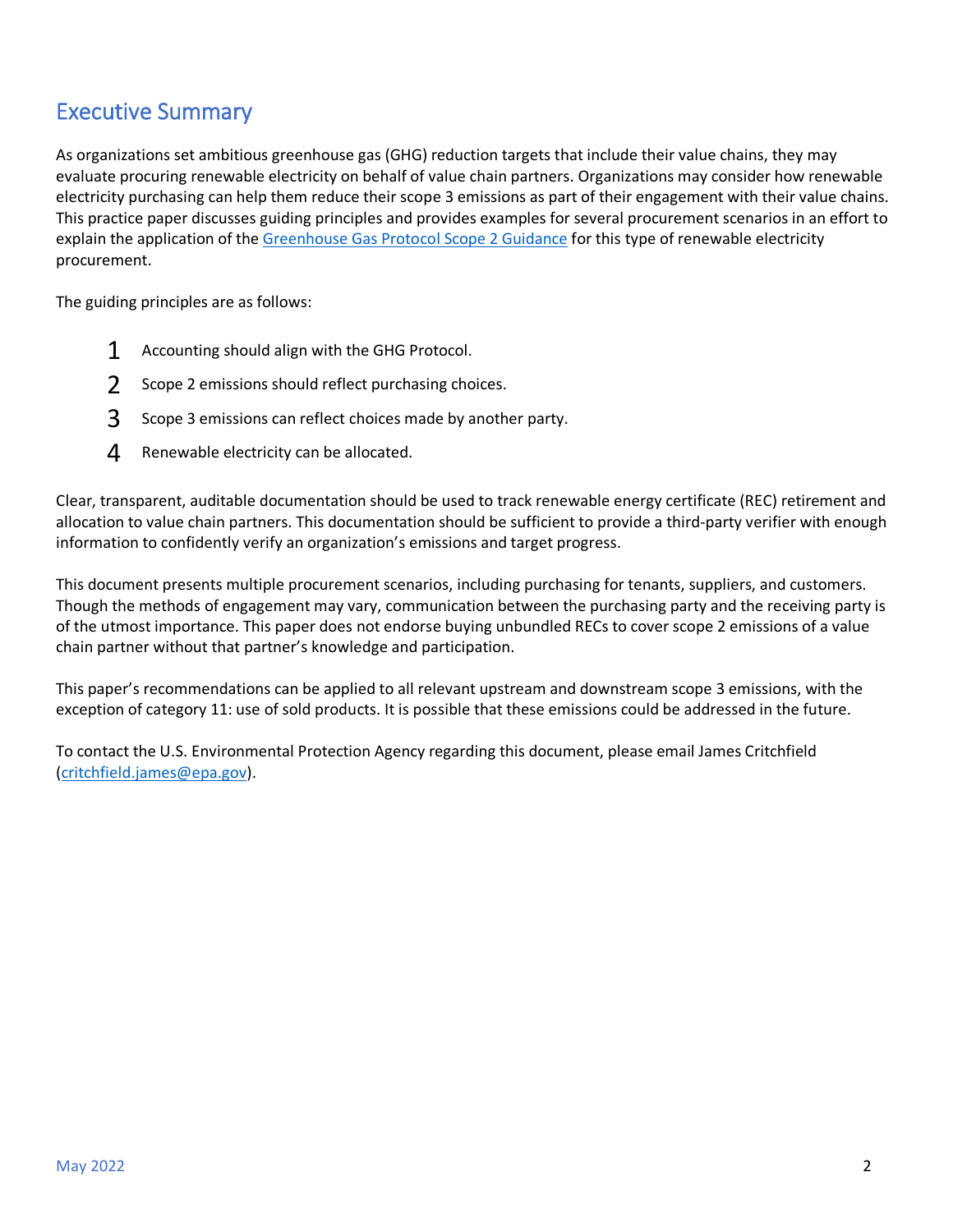# <span id="page-3-0"></span>Introduction

While leading organizations have established processes for procuring renewable electricity for their own operations, this paper seeks to detail how an increasing number of organizations are also considering how renewable electricity can be reflected and accounted for in their value chains and scope 3 emissions. Many organizations are broadening their efforts by encouraging their value chain partners (i.e., suppliers and customers) to use renewable electricity, and in some cases directly partnering with them in these purchases. These efforts help deepen value chain engagement and provide support if value chain partners lack sufficient electricity load, motivation, or knowledge to enter into renewable electricity arrangements themselves. The RE100 initiative reports that 44 percent of its participants are engaging with their supply chain on renewable electricity use. This statistic highlights the growing importance of properly accounting for renewable electricity across corporate value chains.

This document provides recommendations for how organizations reflect renewable electricity purchases in their scope 2 and scope 3 greenhouse gas (GHG) emissions inventories. These recommendations are aligned with the Greenhouse Gas [Protocol Scope 2 Guidance,](https://ghgprotocol.org/scope_2_guidance) which provides a comprehensive discussion of issues related to quantification and reporting of scope 2 emissions and is the basis for many of the terms and concepts in this document.

This document does:

- Define guiding principles associated with applying renewable electricity to GHG emissions, specifically in cases where a reporting organization has purchased renewable electricity to be applied to its value chain partners.
- Address the retirement of renewable energy certificates (RECs) and associated retirement documentation for these cases.
- Describe several renewable electricity procurement scenarios involving multiple value chain partners and provide guidance on applying those purchases to GHG emissions scopes.

This document does not:

- Address the use of renewable fuels or other impacts on scope 1 emissions.
- Provide prescriptive guidance on how an organization should allocate renewable electricity purchases across its operations or to its value chain partners when it purchases renewable energy on its own behalf. However, a suggested allocation example is provided in the "REC Retirement, Allocation, and Documentation" section of this document.
- Prescribe documentation templates for auditable tracking of renewable electricity.
- Present a solution for scope 3 emissions from using sold products.

# <span id="page-3-1"></span>Guiding Principles

The principles defined below should be followed when applying renewable electricity claims and GHG emission benefits to corporate GHG accounting. The term "reporting organization" is used to refer to organizations applying these four principles. This term does not imply that the organizations in the value chain are not also reporting. In fact, it is preferred if all associated parties are publicly reporting emissions and actively engaged with each other.

| $\mathbf{1}$ | Accounting should align with<br>the GHG Protocol.       | Reporting organizations should report location-based and market-based<br>scope 2 emissions following the quality criteria and emission factor hierarchy<br>defined in the Greenhouse Gas Protocol Scope 2 Guidance.                     |
|--------------|---------------------------------------------------------|-----------------------------------------------------------------------------------------------------------------------------------------------------------------------------------------------------------------------------------------|
|              | Scope 2 emissions should<br>reflect purchasing choices. | Market-based scope 2 emissions should reflect the purchasing choices of the<br>reporting organization and should not reflect the purchasing choices of<br>another party, unless a purchasing choice that benefits another party is made |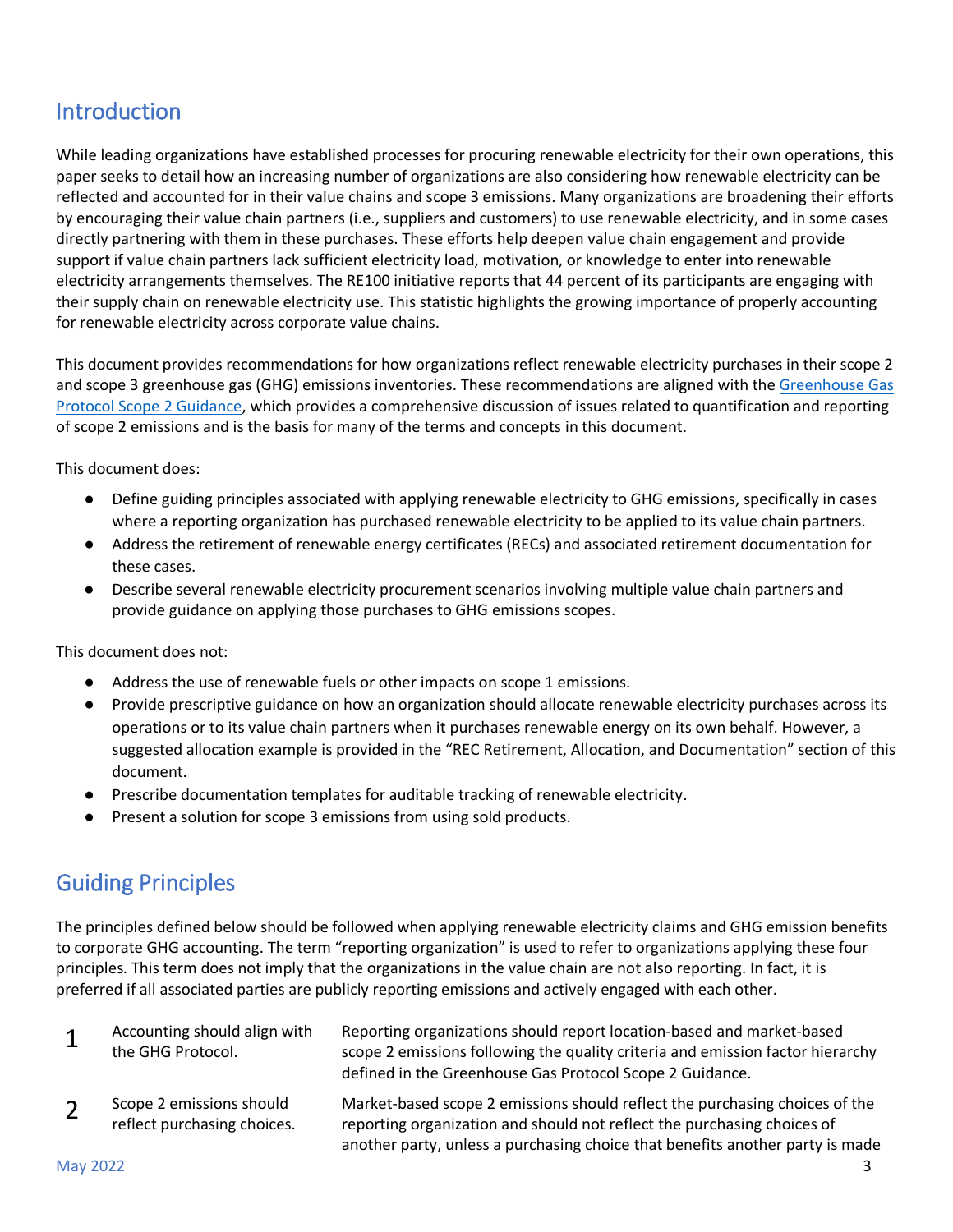explicitly to benefit the reporting organization's scope 2 emissions. For this reason, a purchase of renewable electricity should be applied to only one organization's scope 2 emissions.

- 3 Scope 3 emissions can reflect choices made by another party. A reporting organization can quantify its scope 3 emissions based on the market-based scope 2 emissions of its suppliers or customers, even if the purchasing choices of those value chain partners are not made explicitly to benefit the reporting organization. The reporting organization should indicate in its public reporting if it is using location-based or market-based scope 2 emissions. A reporting organization should not purchase renewable electricity and simply apply it to scope 3 emissions without involvement from its supplier or customer.
- 4 Renewable electricity can be allocated. If renewable electricity is purchased for a portion of an activity, the purchaser can choose to which value chain partners the renewable electricity is allocated. The amount allocated should not exceed the amount purchased.

# <span id="page-4-0"></span>REC Retirement, Allocation, and Documentation

RECs are tradable legal instruments that are used in the United States to verify ownership of the environmental attributes of renewable electricity generation from the point of generation to the point of use. RECs are required to make a claim of renewable electricity use. Because RECs provide no physical delivery of electricity, they can either be sold with the underlying electricity (i.e., bundled) or sold separately (i.e., unbundled). In other markets, similar instruments are known by different names and are generically referred to as Environmental Attribute Certificates (EACs). All such instruments are referred to as RECs in this paper.

Power purchase agreements (PPAs), green tariffs, and unbundled RECs are among the purchasing options that an organization can leverage to obtain renewable electricity and the associated RECs. Each option has its own set of unique characteristics. This broad range of approaches allows reporting organizations to select one option or a combination of options that best meets its electricity and environmental objectives given the organization's unique financial, operational, and policy perspectives. Further information on these U.S. purchase options can be found in the [Guide to](https://www.epa.gov/greenpower/guide-purchasing-green-power)  [Purchasing Green Power,](https://www.epa.gov/greenpower/guide-purchasing-green-power) which was developed through a cooperative effort between the U.S. Environmental Protection Agency (EPA), U.S. Department of Energy, World Resources Institute, Center for Resource Solutions, and National Renewable Energy Laboratory.

The following guidance discusses appropriate methods for the retiring, allocating, and documenting RECs. This guidance can apply to any renewable electricity purchase option through which RECs are provided.

## <span id="page-4-1"></span>Retiring RECs

Most commonly, an organization purchases renewable electricity through one of the available options and the associated RECs are retired on their behalf, whether by a renewable energy project owner, utility, or other supplier. This retirement gives the purchasing organization the right to claim the environmental attributes of the renewable electricity, and the right to apply the renewable electricity to its market-based scope 2 accounting. Retirement also prevents another party from claiming the environmental benefits of that same renewable electricity, thereby avoiding double counting.

## <span id="page-4-2"></span>Allocating RECs

Beyond that common approach, organizations may consider how renewable electricity purchasing can help them reduce their scope 3 emissions as part of engaging with their value chains. There may be instances where an organization would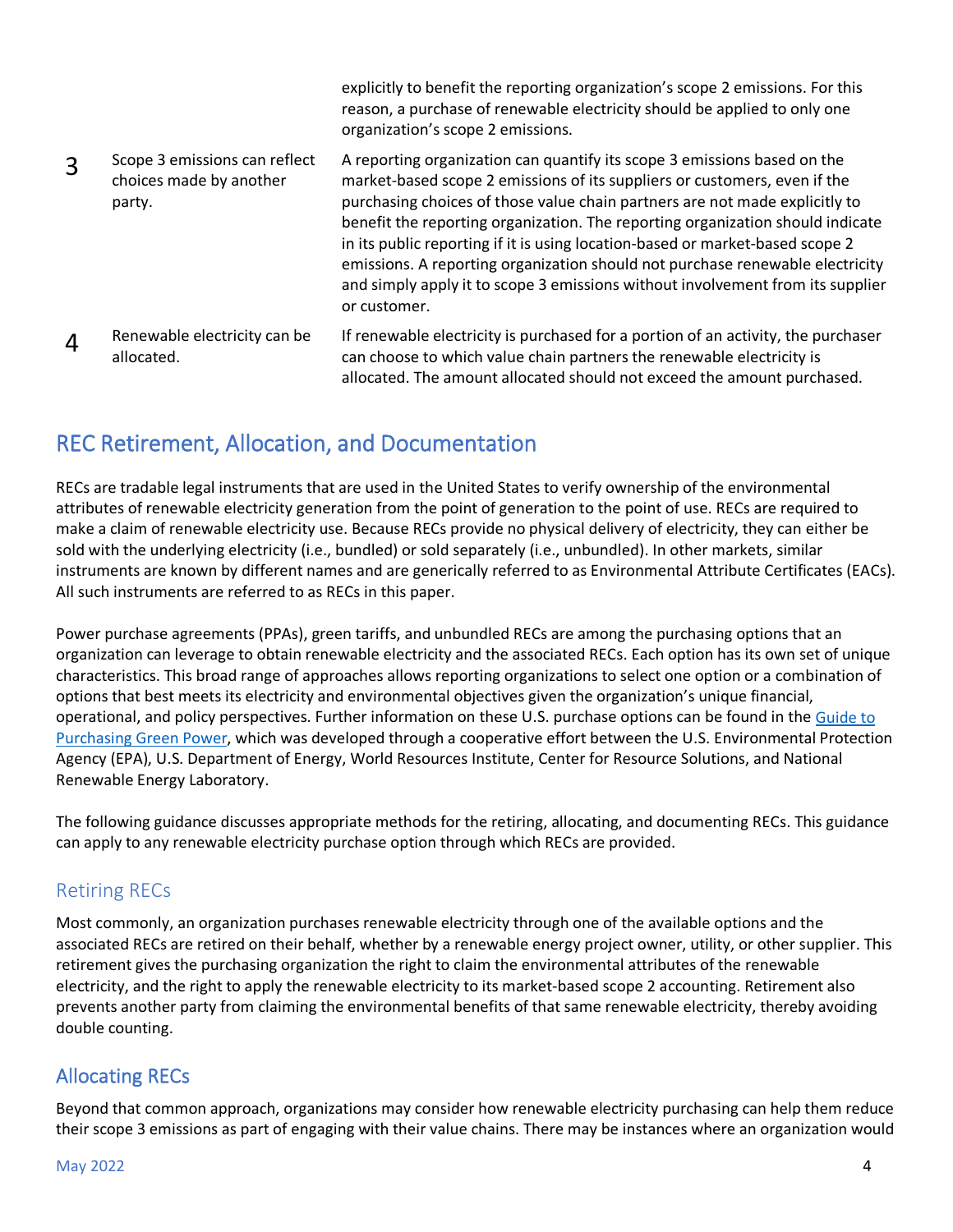like to purchase renewable electricity for the benefit of a value chain partner, such as a supplier, tenant, or customer. If a reporting organization does this, it would not apply the renewable electricity to its scope 2 emissions. The value chain partner would apply the renewable electricity to its market-based scope 2 electricity emissions, and the reporting organization could reflect those market-based electricity emissions in its scope 3 accounting. Renewable electricity purchases cannot be used to reduce the scope 3 emissions that result from non-electricity emissions of its value chain partners.

Below are several general approaches for this arrangement of a reporting organization purchasing renewable electricity for the benefit of a value chain partner. These approaches vary based on the number of purchases required and how the associated RECs would be allocated between the different parties involved.

#### **Approach 1:**

*The reporting organization purchases renewable electricity, which is retired by the renewable electricity provider or vendor on behalf of a single partner. The value chain partner applies the renewable electricity to their market-based scope 2 emissions, which can then be used by the reporting organization to calculate its scope 3 emissions.*



#### **Figure 1. Reporting Organization Purchases Renewable Electricity for a Single Partner and RECs are Retired on Behalf of the Partner**

#### **Approach 2:**

*The reporting organization purchases renewable electricity, portions of which are intended to benefit multiple partners. Each portion is retired by the renewable electricity provider or vendor on behalf of the respective partners. The value chain partners apply the renewable electricity to their market-based scope 2 emissions, which can then be used by the reporting organization to calculate its scope 3 emissions.*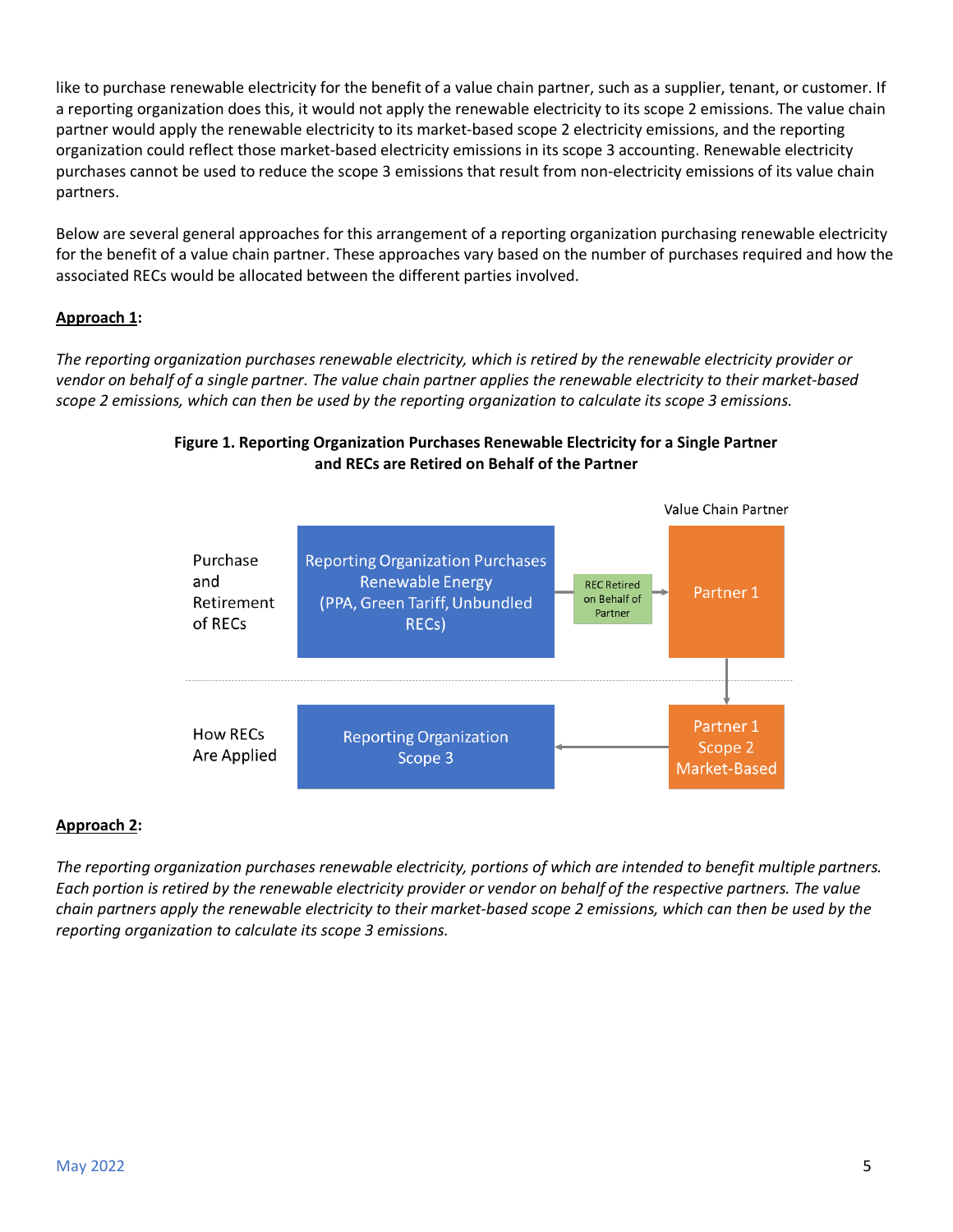#### **Figure 2: Reporting Organization Purchases Renewable Electricity for Multiple Partners and RECs are Retired on Behalf of the Partners**



#### **Approach 3:**

*The reporting organization purchases renewable electricity, which is retired by the renewable electricity provider or vendor on behalf of the reporting organization. That organization then allocates the renewable electricity to one or more partners, but RECs are not officially retired on behalf of those partners. Instead, the reporting organization's allocation method is documented and verified by a third party to ensure no double counting of the renewable electricity. The value chain partners apply the renewable electricity to their market-based scope 2 emissions, which can then be used by the reporting organization to calculate its scope 3 emissions.*

#### **Figure 3: Reporting Organization Purchases Renewable Electricity for One or More Partners and RECs are Retired on Behalf of the Reporting Organization**

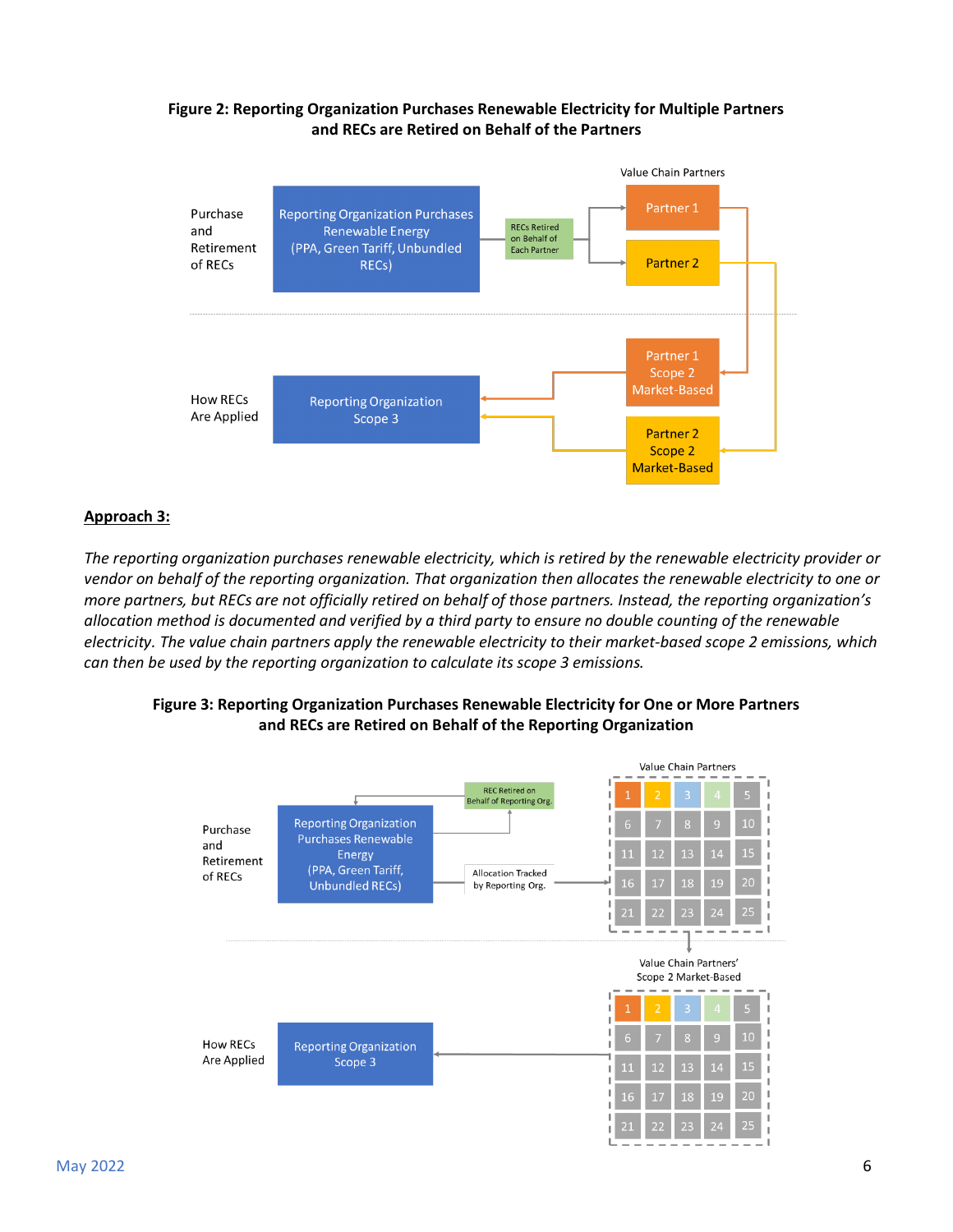Following are two examples for the three approaches above, as well as a decision tree to determine which approach is most applicable.

First, consider a case where a reporting organization would like to purchase renewable electricity for the benefit of four suppliers, each of whose electricity use is known:

- Using Approach 1, the reporting organization would make four separate purchases.
- Using Approach 2, the reporting organization would make one purchase and the renewable electricity provider or vendor would allocate RECs to the suppliers through individual retirement for each supplier.
- Using Approach 3, the reporting organization would make one purchase, the renewable electricity provider or vendor would retire the RECs on behalf of the reporting organization, and the reporting organization would allocate portions of the purchase to individual suppliers.

Approach 1 or Approach 2 is preferable over Approach 3 since the RECs are explicitly retired on behalf of the supplier company.

Next, consider a case where a reporting organization would like to purchase renewable electricity for the benefit of one hundred customers whose electricity use is not known at the time of purchase. Approach 3 would be the most practical approach to make the REC purchase, and the RECs would be appropriately allocated to these customers once the electricity use was determined.

See Figure 4, below, for additional information on the three approaches to retiring RECs.



#### **Figure 4: Three Approaches to REC Retirement for Value Chain Partners**

## <span id="page-7-0"></span>Documenting REC Retirement and Allocation

In any of the above scenarios, documenting the retirement and allocation of RECs is an important component of renewable electricity tracking to appropriately assign claims and avoid double counting of those claims. Documentation benefits both the purchasing organization and its value chain partners to which it allocates renewable electricity.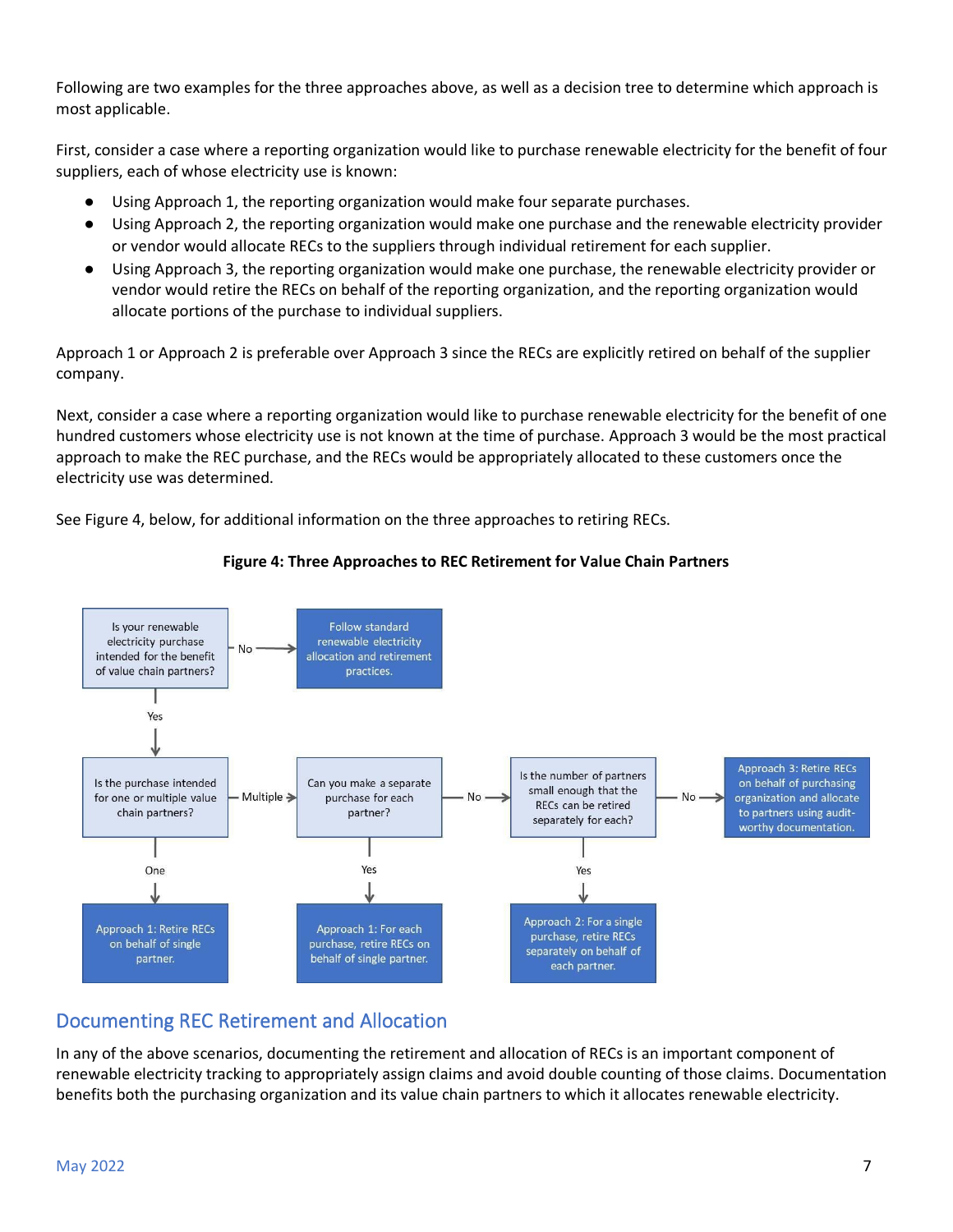**The reporting organization that purchases renewable electricity** on behalf of its value chain partners should document the purchase and retirement of the RECs. This documentation should include details such as the quantity purchased; where the RECs are retired, and if relevant, for what purpose (i.e., to cover a specific facility); the source, location, and time period of the renewable electricity generation; and any third-party certification of the RECs. The reporting organization should also document the allocation of the renewable electricity to its value chain partners, demonstrating that the amount allocated does not exceed the amount purchased and that there can be no double counting. The documentation should allow the value chain partner receiving the renewable electricity to confirm that the RECs meet the Scope 2 Quality Criteria defined by the [Greenhouse Gas Protocol Scope 2 Guidance.](https://ghgprotocol.org/scope_2_guidance) This guidance includes the requirement that the renewable electricity be sourced from the same renewable electricity market as the renewable electricity recipient's operations to which it is applied. This location may be different than the location of the reporting organization purchasing the renewable electricity.

The reporting organization should provide an attestation documenting REC retirement to the value chain partner for their records and to share with a third-party verifier. Credible documentation that provides an audit trail for the reporting organization's third-party verification is also recommended. See Table 1 for one example of documentation that could be used to track this allocation for the reporting organization and third-party verification. The reporting organization may choose to share only a portion of the table with each respective supplier to protect the confidentiality of suppliers as needed.

| <b>Purchasing</b><br><b>Organization</b> | <b>Value</b><br><b>Chain</b><br><b>Partner</b> | <b>REC</b><br>Qty.<br>(MWh) | Project<br><b>Name</b> | <b>Registry /</b><br>Serial #       | <b>Vendor</b> | <b>Electricity</b><br><b>Market</b><br>and Use | <b>Resource</b><br><b>Mix</b> | <b>Generation</b><br><b>Period</b> | <b>3rd Party</b><br><b>Certification</b> |
|------------------------------------------|------------------------------------------------|-----------------------------|------------------------|-------------------------------------|---------------|------------------------------------------------|-------------------------------|------------------------------------|------------------------------------------|
| Org A                                    | Supplier B                                     | 500                         | Project<br>x           | NAR/<br>1234                        | Company<br>1  | U.S.,<br>Voluntary                             | Solar                         | Jan-Mar<br>2020                    | Green-e                                  |
| Org A                                    | Supplier C                                     | 200                         | Project                | NAR/<br>5678                        | Company<br>1  | U.S.,<br>Voluntary                             | Wind                          | Jul-Sep<br>2020                    | Green-e                                  |
| Org A                                    | Supplier<br>D                                  | 300                         | Project<br>x           | NAR/<br>34567                       | Company<br>1  | U.S.,<br>Voluntary                             | Solar                         | Oct-Dec<br>2020                    | Green-e                                  |
| Total:                                   |                                                | 1,000                       |                        | (should match total RECs purchased) |               |                                                |                               |                                    |                                          |

#### **Table 1: REC Documentation**

*The value chain partner that receives the renewable electricity* and applies it to its market-based scope 2 emissions should document the amount received, from whom it was received, and whether the RECs were retired on behalf of the partner itself or the reporting organization providing the renewable electricity to the partner. The partner should request a retirement attestation from the organization that purchased the renewable electricity and share that attestation with its third-party verifier. If the renewable electricity received covers less than 100 percent of the value chain partner's total electricity use, the partner should also keep documentation about which of its operations the RECs are applied to and how the partner allocates the market-based scope 2 emissions to their own value chain partners, which will include the reporting organization. Please see below for an example of this type of allocation.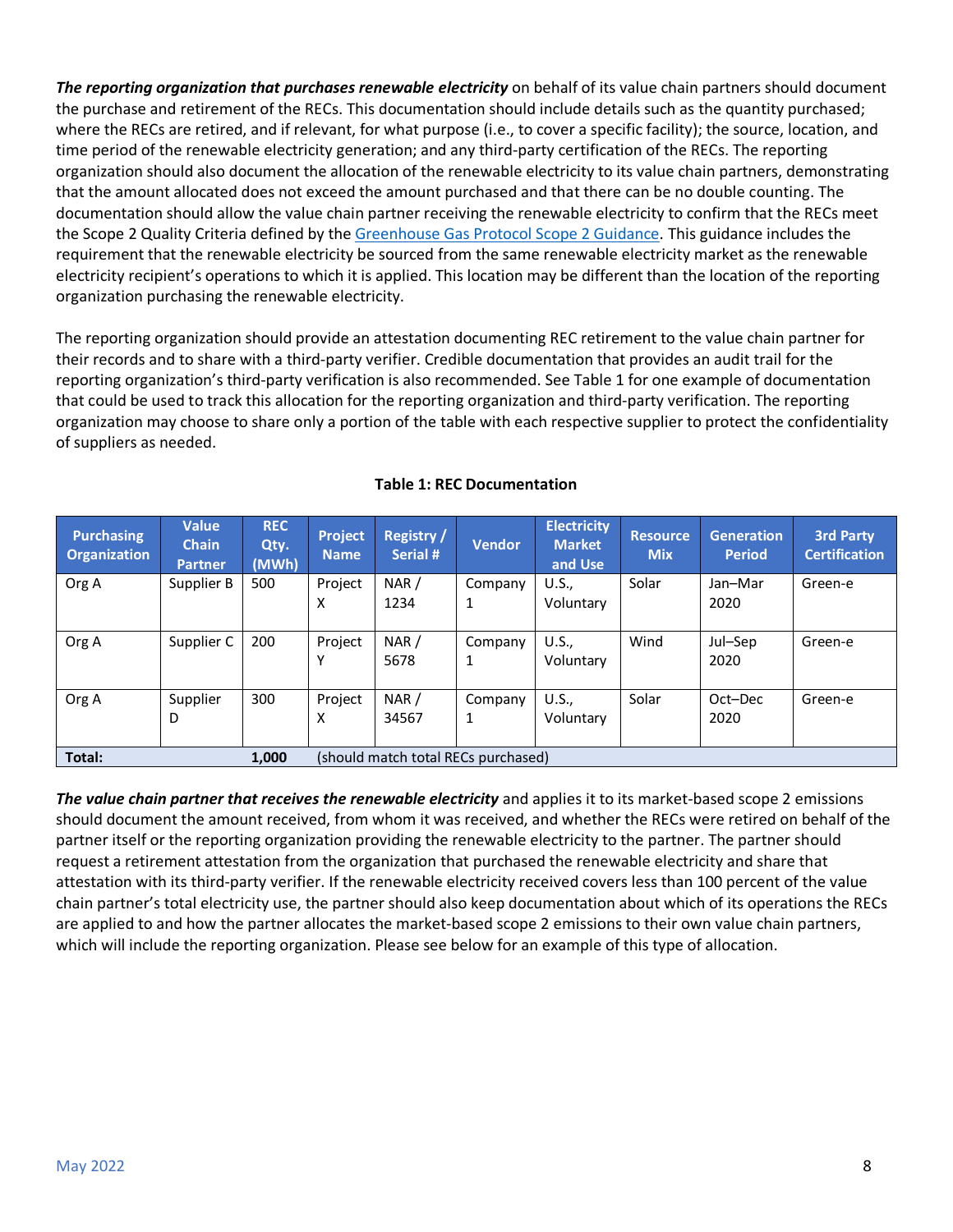#### **REC Allocation Example for Market-Based Scope 2 Emissions**

Organizations may need to allocate their market-based scope 2 emissions to value chain partners, especially if those emissions reflect renewable electricity purchases. The following table is an example of this allocation approach for a supplier and its customers, which could also apply to other value chain relationships.

|                                                                       | <b>Customer A</b>                                                                                                        | <b>Customer B</b>           | <b>Remaining Customers</b>       | <b>Supplier Total</b>                                                         |
|-----------------------------------------------------------------------|--------------------------------------------------------------------------------------------------------------------------|-----------------------------|----------------------------------|-------------------------------------------------------------------------------|
| Units of product                                                      | 1,000                                                                                                                    | 2,000                       | 7,000                            | 10,000                                                                        |
| Supplier electricity                                                  | 100                                                                                                                      | 200                         | 700                              | 1,000                                                                         |
| consumption (MWh)                                                     |                                                                                                                          |                             |                                  |                                                                               |
| RECs allocated (MWh)                                                  | 50                                                                                                                       | 200                         | 0                                | 250                                                                           |
| Market-based scope 2<br>emissions calculation                         | 50 MWh $\times$ REC EF (0<br>$lb CO2e \div MWh$ ) +<br>(100 - 50) × Grid Avg<br>EF (1,000 lb CO <sub>2</sub> e ÷<br>MWh) | 200 MWh $\times$ REC EF (0) | 700 MWh × Grid Avg<br>EF (1,000) | 250 MWh $\times$ REC EF (0)<br>$+ (1000 - 250) \times$ Grid<br>Avg EF (1,000) |
| Market-based scope 2<br>emissions allocation (lb<br>CO <sub>2</sub> e | 50,000                                                                                                                   | 0                           | 700,000                          | 750,000                                                                       |
| Product emissions<br>intensity (lb $CO2e$ / unit)                     | $50,000 \div 1,000 =$<br>50                                                                                              | $0 \div 2,000 =$<br>0       | $700,000 \div 7,000 =$<br>100    | $750,000 \div 10,000 = 75$                                                    |

#### **Table 2: REC Allocation Example for Market-Based Scope 2 Emissions**

*Note: EF=Emission Factor*

The most common approach for allocating RECs would be to apply RECs and market-based emissions evenly across all customers. Under this approach for the above example, the emissions intensity used for each customer would be 75 lb CO2e/unit. In some cases, however, the allocation may give preferable treatment to certain customers, for example if a customer procured the renewable electricity on behalf of the supplier. In the example, customers A and B may have purchased the RECs that are allocated to them, and in exchange, the emissions intensity that the supplier reports to them is 50 and 0 lbs  $CO_2e$ /unit, respectively, while they report 100 lb  $CO_2e$ /unit to the remaining customers. In all cases, it is important to avoid double counting the benefits of purchased RECs to more than one supplier.

*The reporting organization that applies the renewable electricity to its scope 3 emissions* should document the marketbased scope 2 emissions information received from its value chain partners, which forms the basis for the organization's scope 3 emissions. The reporting organization should indicate in its public reporting that market-based scope 2 emissions are used for its scope 3 emissions. Similarly, the reporting organization should be transparent when the market-based emissions that are being used to calculate its scope 3 emissions are the result of the reporting organization making a purchase of renewable electricity that is allocated to its value chain partners. The REC retirement, allocation, and documentation specified in this section is explained further in the scenarios that follow.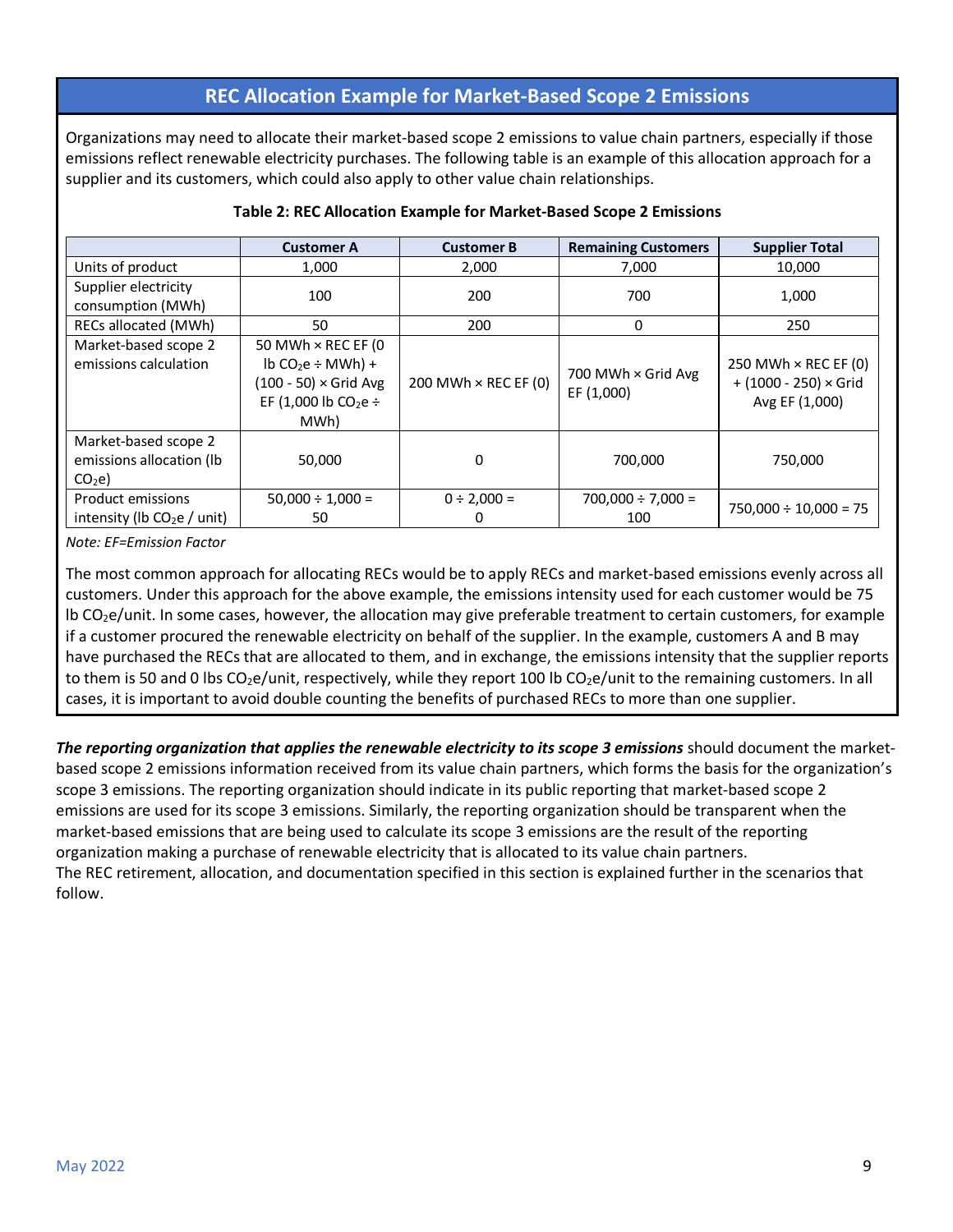#### **Case Study: Google**

Google works with suppliers in over 70 countries and has made a commitment to add 5 gigawatts of new carbon-free energy across key supply chain manufacturing regions. The electricity grids in many countries where Google's suppliers operate lack sufficient cost-effective, reliable carbon-free energy capacity to support rapidly growing demand. Google's long-term vision is that all its suppliers, direct and indirect, and their communities have access to carbon-free energy. Attaining that vision will only be realized through significant global investment in new wind, solar, and other carbon-free energy capacity, as well as more robust grid systems.

Google works to reduce its direct and indirect impacts on the environment from supply chain activities. It has continued to roll out technology to industry partners to drive climate action at scale, including supporting its suppliers' transitions to carbon-free energy for their operations and helping suppliers find and implement energy efficiency measures (EEMs).

Google also works closely with suppliers to improve their environmental performance by helping them get more out of the energy they consume. This work includes performing energy efficiency evaluations at supplier sites, making recommendations for EEMs, helping suppliers prioritize EEMs by payback and complexity, following up with technical assistance on implementation, encouraging the adoption of robust energy management systems, and evaluating onsite renewable electricity options.

Further, Google empowers suppliers to set and achieve site-specific, ambitious carbon-free energy targets as a scalable way to reduce Google's scope 3 emissions. Beyond shifting toward clean energy, Google hopes that its efforts to build capacity across its suppliers will result in scalable, sector-wide GHG emission reductions. Google therefore provides guidance to help supplier sites build capable energy management teams and provides roadmaps and strategies for supplier site managers to receive senior-level approval to set and track progress against energy targets. This capacity-building effort provides site-level teams with the authority and accountability to execute against aggressive energy efficiency and carbon-free energy goals. The company shares lessons learned in its path to achieve a 100 percent renewable energy match and improve energy efficiency at its data center sites with suppliers, which has resulted in building capabilities across its supply chain partners.

To track progress, Google estimates its manufacturing scope 3 GHG emissions based on data collected from its suppliers, which includes its Tier 1 contract manufacturers, component suppliers, and service suppliers. The guidance provided in this paper clarifies how companies can account for REC purchases that are intended to reduce their scope 3 emissions via their value chain partners. In addition, Google strives to provide consistent guidance for suppliers on how they can reduce their carbon footprints, and thus Google's, to scale impact across multiple value chain partners.

Opportunities exist to share the methods, allocations, and benefits of value chain partners' carbon-free energy procurement and GHG mitigation activities with their customers and/or suppliers. This includes increasing the availability and quality of supplier data to enable tracking and verification of savings from implemented EEMs and installed new renewable electricity capacity by designing and consistently applying allocation methodologies for customers and suppliers. These methodologies should enable site-level reporting, consistency, and transparency to increase accuracy and avoid double counting, so impacts can scale in the global supply chain.

The pace of decarbonization needed across the full upstream supply chain presents challenges and opportunities for innovation and collaboration. A key element of this work is to enable suppliers to report their renewable electricity purchases and resulting market-based GHG emissions to customers consistently, accurately, and transparently. Google's collaborations aim to create a unified approach to supplier renewable electricity allocation that is accurate, practical, scalable, and allows suppliers to report consistently to all customers.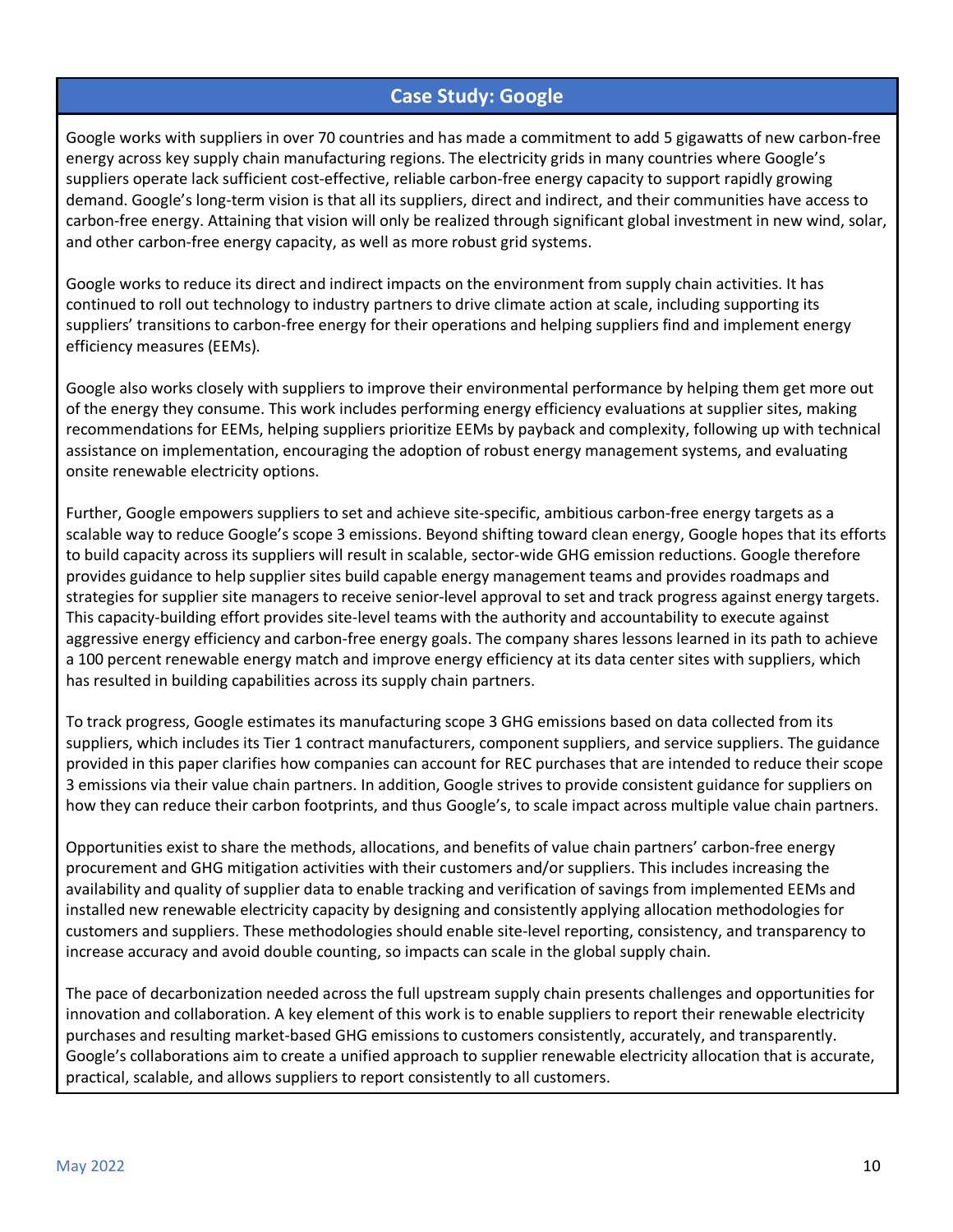# <span id="page-11-0"></span>Procurement Scenarios

The [GHG Protocol Corporate Standard](https://ghgprotocol.org/corporate-standard) outlines several approaches to defining the organizational boundaries for a reporting organization. This document assumes an operational control approach. If either the reporting organization or its value chain partner uses a different approach to boundary determination, the renewable electricity activities may be accounted for in different scopes from those mentioned herein. For further details on scope 2 accounting methodologies, see the [Greenhouse Gas Protocol Scope 2 Guidance](https://ghgprotocol.org/scope_2_guidance) or [EPA's Indirect Emissions from](https://www.epa.gov/sites/default/files/2020-12/documents/electricityemissions.pdf) Purchased [Electricity Guidance.](https://www.epa.gov/sites/default/files/2020-12/documents/electricityemissions.pdf) These protocol documents provide guidance for how to apply RECs to an organization's own GHG scope 2 emissions reporting.

This section builds on these GHG accounting protocols and on the guiding principles and REC retirement, allocation, and documentation discussed earlier in this document. This section shows how these principles can be applied to scenarios in which a reporting organization would like to purchase renewable electricity for the benefit of a value chain partner that is either a tenant, supplier, or customer. In all cases, the recommended GHG reporting approach is predicated on adhering to the principles and guidance presented earlier in this document. The term "purchase" refers to any renewable electricity procurement option where RECs are obtained, whether that be through a PPA, green tariff, or purchase of unbundled RECs.

### <span id="page-11-1"></span>Purchase for Tenants

*When a building owner reports emissions using the operational control approach, the space it leases to a tenant may* be considered outside the owner's operational control, and within the operational control of the tenant. In this case, emissions from that space would be included in the downstream leased assets category of the building owner's scope 3 emissions. The owner may wish to purchase renewable electricity for the building to improve its sustainability and thus its attractiveness to tenants.

The building owner, or a property manager acting as the owner's agent, may purchase renewable electricity and not apply it to their own market-based scope 2 reporting, but instead allocate it to one or more tenants. Assuming the REC retirement, allocation, and documentation guidelines above are followed, the tenant is able to apply that purchase in their market-based scope 2 emissions, and the owner is able to reflect it in their scope 3 emissions for downstream leased assets. If the building owner purchases renewable electricity for only a portion of the building space, the owner can choose to which tenant(s) the renewable electricity is allocated. The number of RECs procured and allocated should not exceed the amount of electricity purchased and consumed.

#### **Co-located Data Centers**

The tenant space in this scenario may be in an office building, a manufacturing center, a co-located data center, or other type of facility. With ever-increasing data needs, organizations frequently rely on co-located data centers, which are a unique type of landlord–tenant relationship where the tenant owns and operates the IT equipment that is housed in the data center facility. This situation can be treated like any other landlord–tenant relationship for the purposes of renewable electricity sourcing.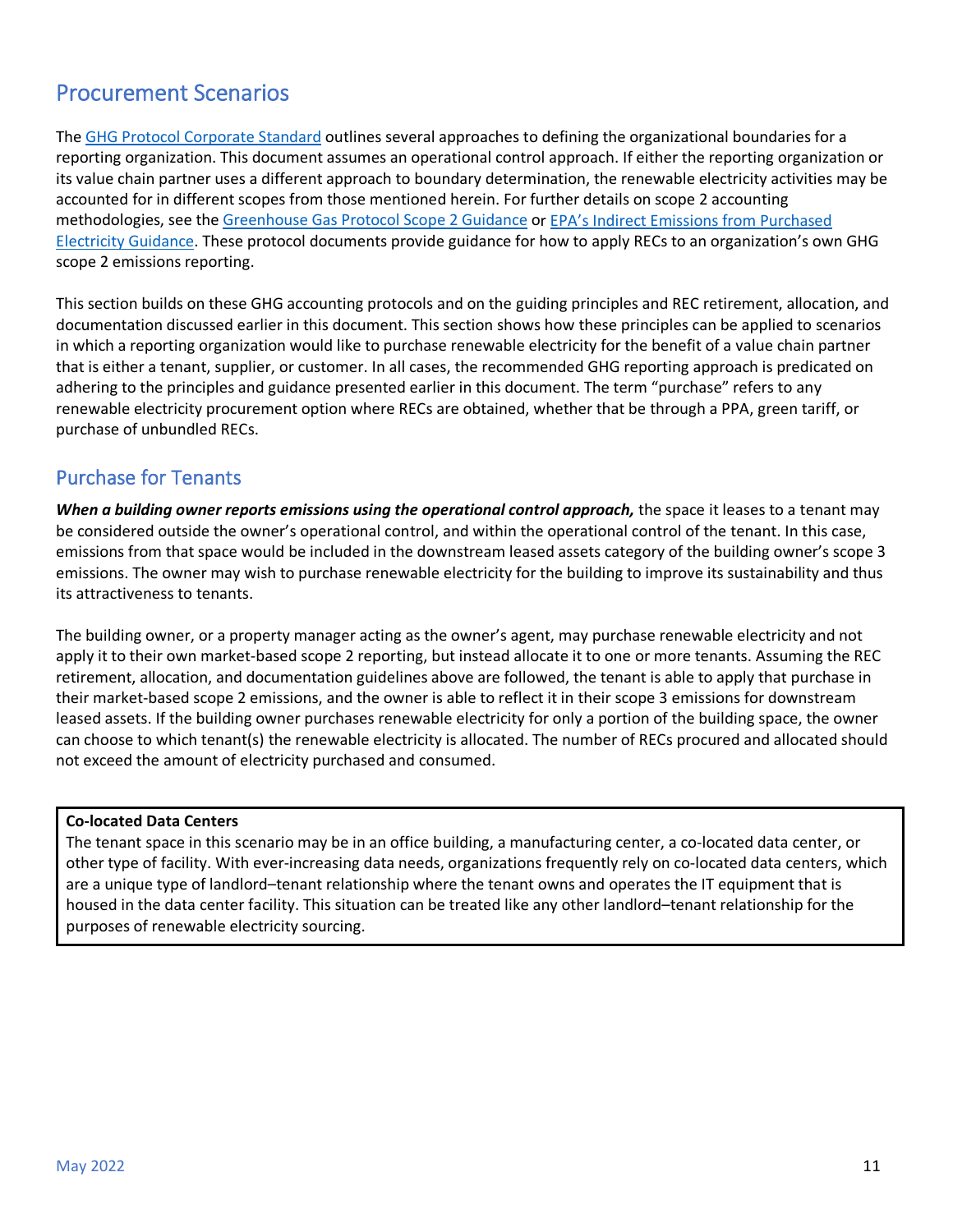#### **Case Study: Iron Mountain**

Iron Mountain developed the Green Power Pass to meet the growing demands of its tenants to use renewable electricity in order to power its collocation data centers. The Green Power Pass follows best practices in renewable electricity procurement and allocation regarding Iron Mountain's renewable electricity use and GHG reduction claims for its tenants.

Iron Mountain's data center division is powered by 100 percent renewable electricity through several sourcing approaches, including investments in wind farms and solar power plants, the latest being the largest rooftop solar project on a data center, which came online in 2020. Through collaborating with customers, corporates, auditors, and the non-governmental organization (NGO) community, Iron Mountain helped establish best practices for transparent accounting and allocation of these renewable electricity benefits to its data center customers.

According to Iron Mountain, the Green Power Pass follows current industry best practices, including adherence to the GHG Protocol and further carbon reporting guidance from industry and NGO working groups. Iron Mountain's full data center consumption and renewable purchases are transparently tracked and audited annually. For each tenant who opts into the Green Power Pass program, an annual certificate of attestation is provided by Iron Mountain that communicates the customer's data center electricity consumption and Iron Mountain's allocation of their own 100 percent renewable electricity colocation purchases to align with the tenant's consumption amount. The tenant can reflect their decision to opt into the Green Power Pass program in their own scope 2 market-based accounting, and double counting of the renewable electricity is avoided since Iron Mountain reports these impacts in their scope 3 inventory. Reporting is intended to be standardized, easy, and fast for tenants in order to overcome complexities in the GHG reporting process. Iron Mountain also reports overhead electricity and GHG impacts as their own scope 2 emissions and communicates this information to tenants for inclusion in their scope 3 reporting.

*A building owner may include tenant space within its inventory boundaries.* If a building owner purchases renewable electricity for a tenant space and applies it in their own market-based scope 2 reporting, that renewable electricity should not also be claimed by the tenant in their scope 2 reporting. This avoids double counting within scope 2 reporting. If the tenant includes the emissions from the leased space in their scope 3 emissions (i.e., upstream leased assets), they could reflect the owner's market-based scope 2 emissions in their scope 3 emissions from that space.

*A tenant may purchase renewable electricity to apply to the space they occupy,* based on either metered or estimated electricity use. Even if the tenant does not purchase electricity directly, there are several procurement options that would allow the tenant to procure RECs decoupled from the underlying electricity. The tenant would typically reflect their renewable electricity purchases in their market-based scope 2 emissions. In this case, the building owner can reflect the renewable electricity purchases of its tenant in its own emissions reporting for scope 3, category 13: downstream leased assets. The owner should not reflect the renewable electricity purchased by a tenant in its marketbased scope 2 emissions, to avoid double counting within scope 2 reporting.

# <span id="page-12-0"></span>Purchase for Suppliers (By Customers)

Cloud computing is increasing in popularity, and many companies are shifting from onsite servers to a cloudbased solution. Cloud computing is a unique type of supplier–customer relationship, in which the supplier is providing data storage services to a variety of customers. This situation can be treated like any other supplier– customer relationship for the purposes of renewable electricity sourcing and GHG accounting.

*A reporting organization may purchase renewable electricity and allocate it to one or more of its suppliers.* Assuming the supplier follows the REC retirement, allocation, and documentation guidelines above, they can apply that purchase in their market-based scope 2 emissions, and the reporting organization is able to reflect this in its upstream scope 3 emissions, such as category 1: purchased goods and services. Thus, the reduction in the supplier's market-based scope 2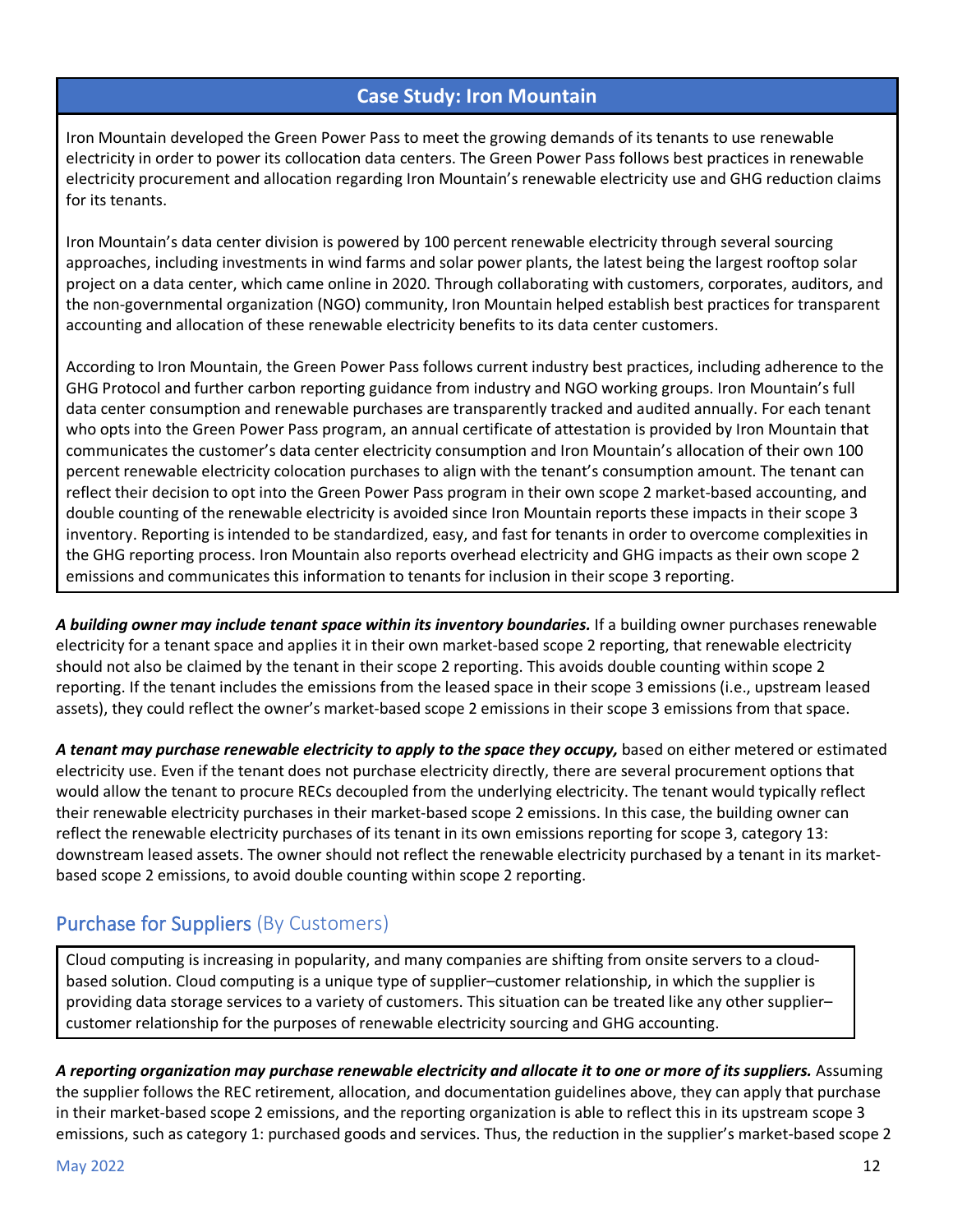emissions would also be reflected in the reporting organization's upstream scope 3 emissions. If the reporting organization purchases renewable electricity for only a portion of its upstream emissions, it can choose to which suppliers the renewable electricity is allocated. The amount allocated should not exceed the amount purchased, and the renewable electricity should be sourced from the same renewable electricity market as the recipient's operations to which the renewable electricity is applied. The reporting organization and the supplier should both be involved in the transaction to ensure proper GHG accounting and documentation.

# <span id="page-13-0"></span>Purchase for Customers (By Suppliers)

*A reporting organization may purchase renewable electricity and allocate it to one or more of its customers for certain scope 3 categories.* Assuming the REC retirement, allocation, and documentation guidelines above are followed, the customer can apply that purchase in their market-based scope 2 emissions, and the reporting organization can reflect it in its downstream scope 3 emissions, with the exception of category 11: use of sold products. Thus, the reduction in the customer's market-based scope 2 emissions would also be reflected in the reporting organization's downstream scope 3 emissions. If the reporting organization purchases renewable electricity for only a portion of its downstream emissions, it can choose to which customers the renewable electricity is allocated. The amount allocated should not exceed the amount purchased, and the renewable electricity should be sourced from the same renewable electricity market as the recipient's operations to which the renewable electricity is applied.

This approach applies to all downstream scope 3 categories except category 11, because this category reflects emissions from the full lifetime of each product sold during the reporting year. Category 11 differs from the market-based scope 2 emissions of the customer, which only reflect a single year of emissions. Due to this difference in the timing of emissions, there is not currently consensus on how a reporting organization could purchase renewable electricity on behalf of customers to address a product's lifetime emissions. This lack of consensus could change in the future if additional options were provided to account for emissions from the use of sold products, based on the current emissions of sold products currently in use.